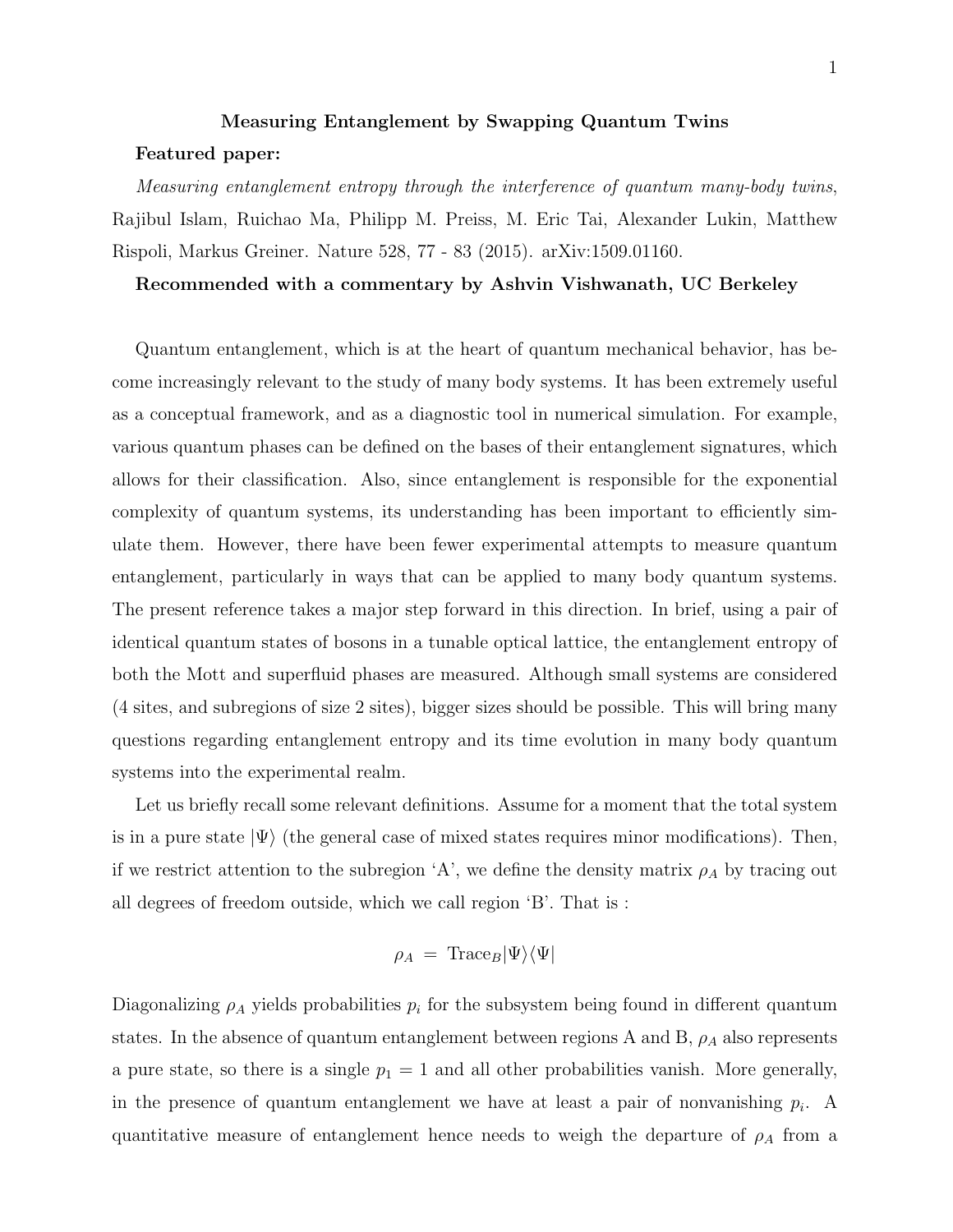pure state. The most popular such measure is the von-Neumann entropy, defined as  $S_A$  =  $-\text{Trace}_A\left[\rho_A \log \rho_A \right]$  or equivalently:

$$
S_A = -\langle \log \rho_A \rangle_{\rho_A}
$$

this expresses the entanglement entropy as an expectation value. This brings us to the first problem with measuring entanglement entropy. Typically, if one is interested in the expectation value of an observable O defined in the region A one would calculate  $\langle O \rangle_{\rho_A} =$ Trace<sub>A</sub>  $[\rho_A O]$ . When measuring entanglement entropy, the operator to be measured is itself dependent on the state of the system i.e.  $O \rightarrow \log \rho_A$ . Therefore this measurement is qualitatively different from measuring a physical property like the local density of a system. A second problem is that when the size of the region 'A' is large, one is dealing with a nonlocal quantity, that needs to simultaneously utilizesinformation about the state of the system in an extended region. The second problem was solved using a quantum gas microscope, that provides a snapshot of the particle occupancy on all lattice sites.

Solving the first problem required several steps. First, one would like to convert the measurement into a more standard one that evaluates the expectation value of a fixed operator. For this it is convenient to move away from the von-Neumann entropy and use a different, but qualitatively similar measure of entropy, the Renyi entropy,  $S_n^A$  with an index  $n > 1$ , is defined as: $S_n^A = -\frac{1}{n-1}$  $\frac{1}{n-1}$  log Trace<sub>A</sub> [ $\rho_A^n$ ]. Again, for a pure state  $S_n^A = 0$ , while for a mixed state  $S_n^A > 0$ , and hence it has the right qualitative properties to qualify as a measure of entanglement. In fact, in the limit  $n \to 1$ , it reduces to the von-Neumann entropy. A simple entanglement measure therefore is the  $n = 2$  Renyi entropy:

$$
e^{-S_2^A} = \text{Trace}_A \left[ \rho_A^2 \right] = \langle \rho_A \rangle_{\rho_A}
$$

In order to express this as an expectation value of a fixed operator, one considers a tensor product of the wavefunction with itself:  $|\Psi\rangle \rightarrow |\Psi\rangle \otimes |\Psi\rangle$ . That is, two identical copies of the wavefunction. Now, the second Renyi Entropy is expressible as the expectation value of an operator, called the  $\text{Swap}_A$  operator, which exchanges the state of the system in region A between the two copies, while leaving the 'B' degrees of freedom untouched. So:  $\text{Swap}_A|n_A, n_B\rangle|n'_A, n'_B\rangle = |n'_A, n_B\rangle|n_A, n'_B\rangle.$  It is easily shown that:

$$
e^{-S_2^A} = \langle \Psi | \langle \Psi | \text{Swap}_A | \Psi \rangle | \Psi \rangle
$$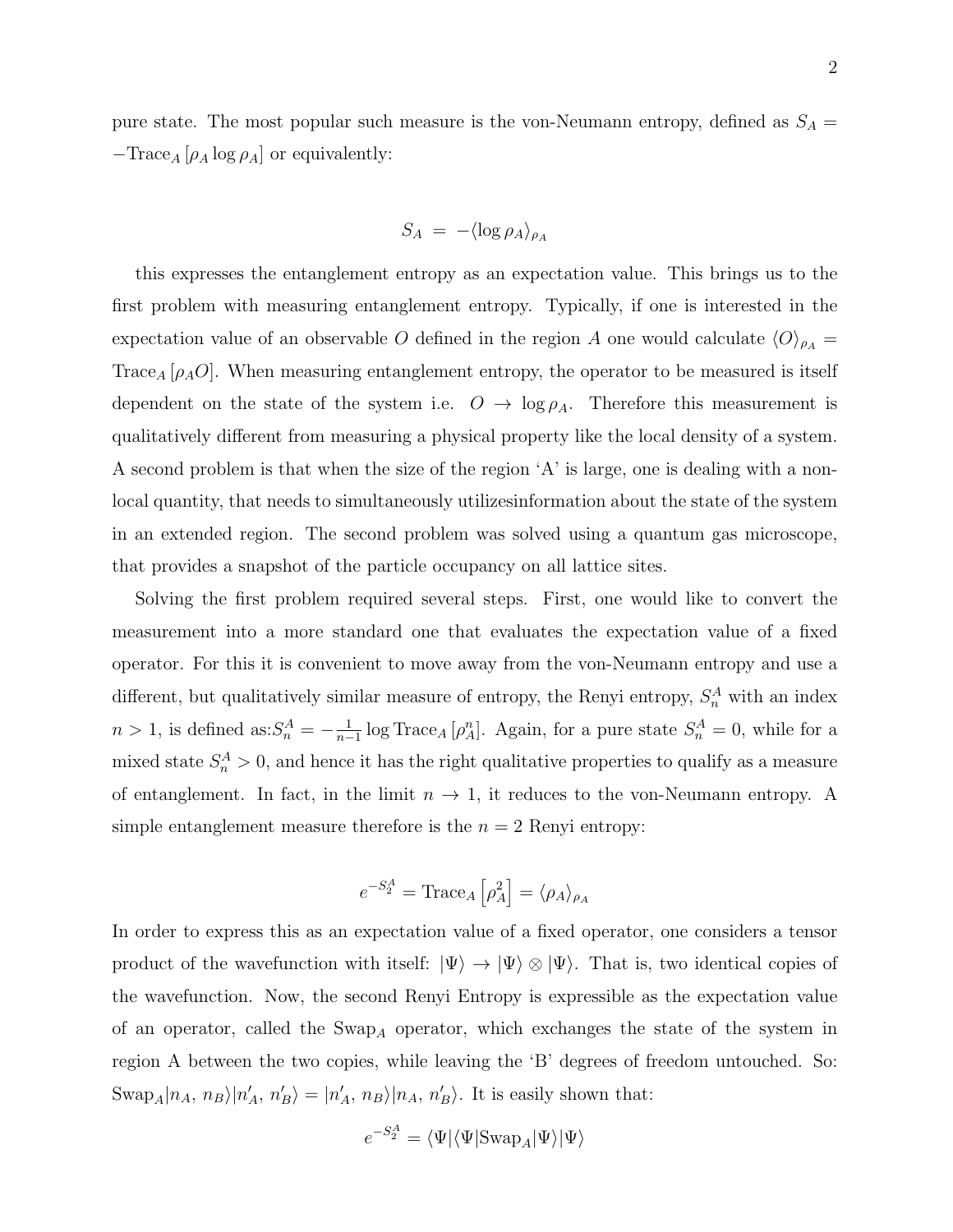thus we have to measure an expectation value of a fixed operator. The price we pay is that we need two identical copies of the state, for example by preparing two identical systems in their ground states.

Measuring the Swap operator is easily done in numerical simulations, where the above procedure is useful for extracting the entanglement entropy $[1]$ . However to make it suitable for an experimental measurement, one needs a more physical observable. In fact, since the quantum gas microscope is designed to measure particle occupation number at a given lattice site, we want to reduce the measurement of the Swap operator, to one that measures site occupancies. This is done by constructing the many-body boson analog of the Hong-Ou-Mandel interferometer that is well known in the context of quantum optics [2].

The key observation is that the Swap operator, which exchanges particles (say bosons) in the two copies (copy 1 and copy 2), can be expressed very simply in terms of the sum and difference of boson operators. Boson operators  $a_{i1}$  and  $a_{i2}$  on site i in the two copies, these are exchanged by the Swap operator if site  $i$  is in region 'A'. Alternately, if we consider the sum and difference operators:  $b_{i1} = \frac{a_{i1} + a_{i2}}{\sqrt{2}}$  $\frac{a_{i2}}{2}$  and  $b_{i2} = \frac{a_{i1} - a_{i2}}{\sqrt{2}}$ , then the action of the Swap operator is to change the sign of the  $b_{i2}$  operators, when  $i \in A$ . This is implemented by the parity operator  $P_i = (-1)^{n_{i2}^b}$  which measures the parity of the boson occupation numbers of the  $b_{i2}$  bosons. The total parity of these bosons in region 'A' :  $P_A = \prod_{i \in A} P_i$  is directly related to the  $\operatorname{Swap}_A$  operator and thus to the entanglement entropy:

$$
\langle P_A \rangle = \langle \text{Swap}_A \rangle = e^{-S_2^A}
$$

Experimentally, one needs to transform the sum and difference operators, into site operators whose occupations can be measured. This is done by introducing a controlled tunneling  $J_y$  between the two copies for only those sites that reside in region A. Allowing the tunneling to act for a time  $t = 2\pi/8J_y$  along with certain phase operations, leads to the desired transformation, so that ultimately the occupation numbers in the second copy exactly reflect the occupation numbers of the  $b_2$  bosons, whose parity is then readily measured.

Experimental Results: In the featured reference, an optical lattice of size 4x2 was prepared in a Mott state with one bosonic atom  $(Rb_{87})$  per site. The tunneling along the length 4 direction is controlled to tune the state between 'Mott' and superfluid phases, while the other direction represents the two identical copies. An additional complication of the experimental system is that the initial state is a thermal state and hence includes a thermal contribution